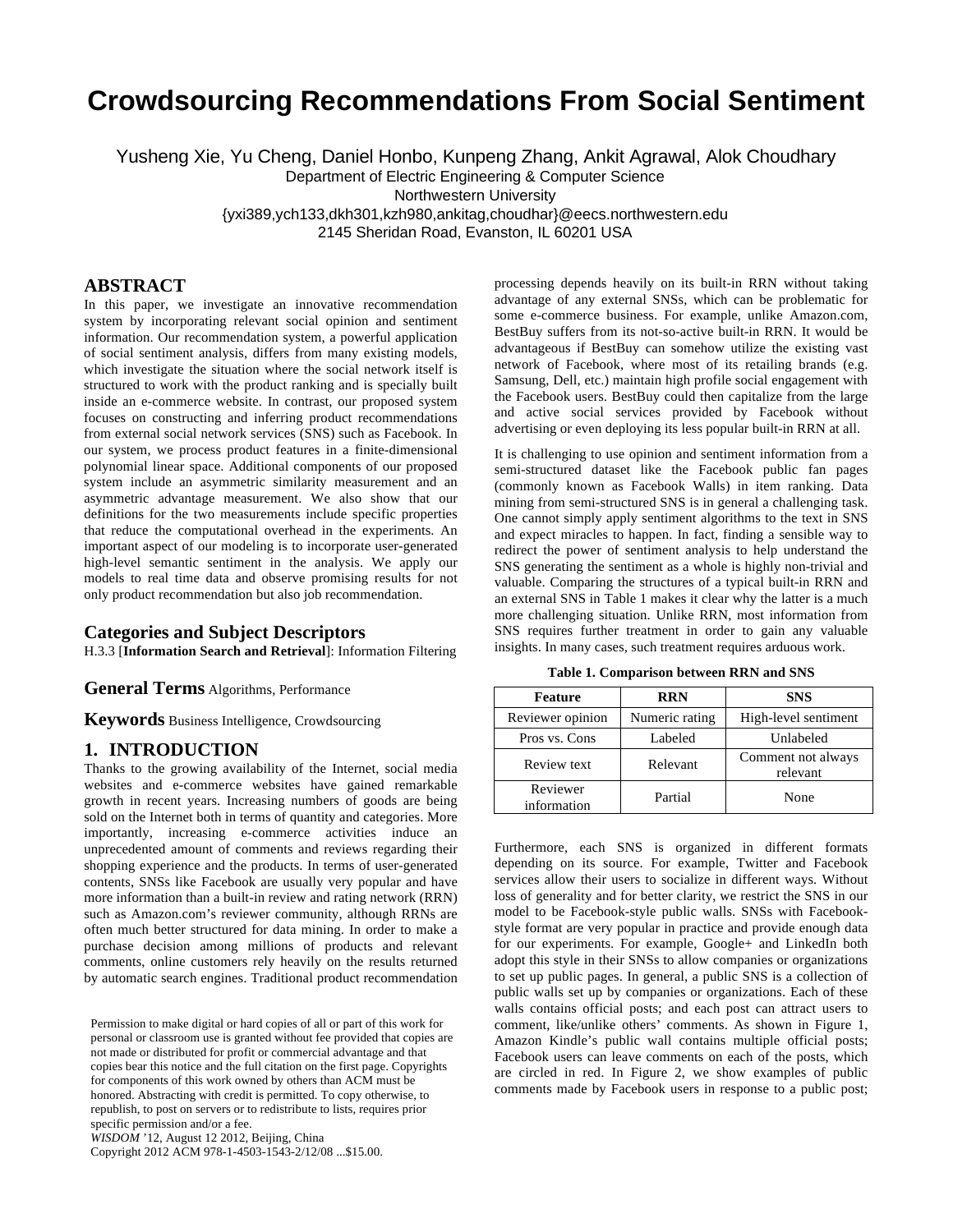

**Figure 1. Snapshot of a typical Facebook public wall.**

received by some comments from other users are circled in blue. **.**

For simplicity, we further assume that an actual product for sale on an e-commerce website only corresponds to one Facebook public wall. For example, the product Amazon Kindle Fire only corresponds to the Facebook Amazon Kindle Fire wall and does not correspond to the Facebook Amazon Kindle wall.

# **2. RELATED WORK**

The close relationship of our work with existing literature can be divided into two sections: its data and its model.

#### **2.1 Data From Social Networks**

The field of recommendation systems never lacks novel approaches especially when it is intertwined with opinion and sentiment information from SNS. The usage of social sentiment in this paper is largely inspired by the abundance of existing literature. The central idea in [14] and [15] produces recommendations from products on Amazon.com by extracting features from online product reviews. This work is particularly important to ours and is in fact employed in our model because it proposes a systematic way of mining high-level sentiment and semantic information in online text such as product reviews, tweets, etc. Later, [18] further refine the techniques for extracting high-level sentiment information by incorporating domainspecific prior knowledge or constraints in the context of social media. Understanding what people are saying on the Web and having a systematic way of categorizing the meaning are critical in our construction of recommendations. There are also a handful of high quality publications on the diversity of product recommendations, whose evaluation results we use in our experiments [19]. Balancing diversity and relevance can be a reasonable, although not irrefutable, metric for measuring the performance of a recommendation system particularly when the relevant system is not suitable for traditional measurements. Relating SNS to product recommendation is a hot topic in recent publications. [4], [8], [9], [16] and [13] study this topic from



**Facebook post.**

interesting angles. The majority of such publications develop different models assuming a graph-type social network and most **.**of them seem to understand and, in many cases, address the computational issues with large social networks. We think deploying social sentiment to play a central role in producing recommendations is still rarely explored and therefore entails our work. Last but not least, community formation and detection is also closely related to the field of SNS interacting with recommendation systems ([10], [11], and [23]).

## **2.2 Related Models**

Perhaps the most frequent and the most famous word in recommendation system is "Collaborative Filtering (CF)". The model in our paper does not directly apply CF on any data, but the root of our model can be traced back to some of the early usage of CF [5]. Traditionally, CF is characteristic of its high dimensional real number vector space (i.e.  $\mathbb{R}^n$  for large integer  $n$ ), and its symmetric correlation/measure for finding so-called neighbors [17]. These elements of CF have inspired us in creating our model, which inherits from CF and pushes it further. In our model, instead of the real space  $\mathfrak{R}^n$ , we venture to consider the problem in polynomial space *P<sup>n</sup>* ; instead of symmetric measure, we generalize to multiple asymmetric measurements on *P<sup>n</sup>* . Indeed, there are studies on asymmetric similarity modeling [3] and on vector space modeling [7], but the setting is usually in  $\mathfrak{R}^n$ . Most of such studies come from clinical experiments in psychology and the modeling is often ad hoc [24].

## **3. MODEL**

Figure 1 shows the overall design of our proposed recommendation system in a flow diagram. In this section, we first state our goal and then provide our solution with a mathematical model.

# **3.1 Our Goal**

Given a SNS described above, we want, for a given product, an ordered list of recommendations based on high-level opinion and sentiment information (e.g. user preferences, attitude) extracted from the SNS.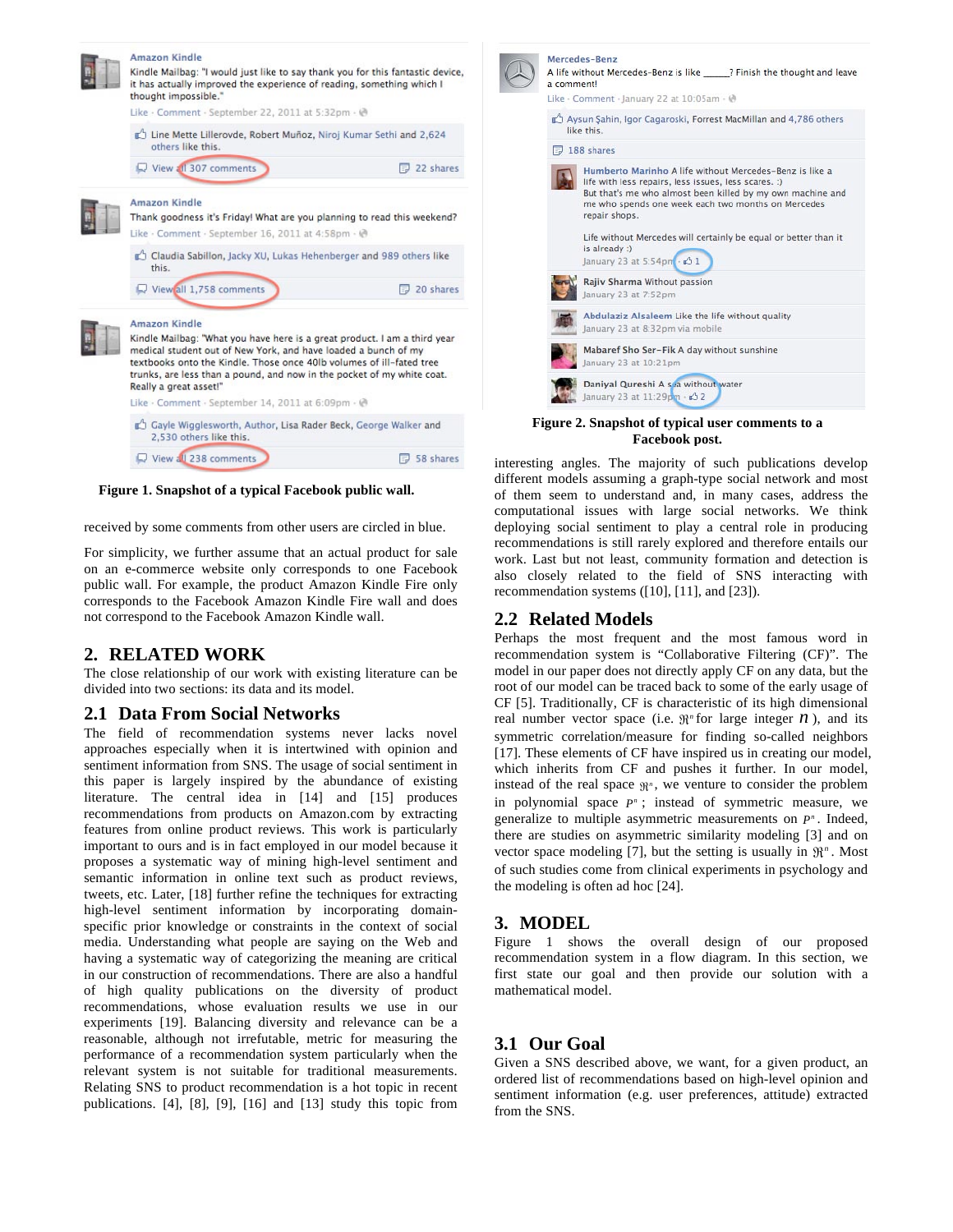

**Figure 3. Overall flow diagram of the recommendation system.**

## **3.2 Basic Model Definitions .**

We attempt to abstract the SNS into finite-dimensional linear spaces. We briefly describe each object in the SNS to be modeled and we motivate our definitions in the nontrivial cases. Then we give our definitions for similarity measurement and advantage measurement, the two measurements that are central to our system.

Let S denote the SNS, which is a countable collection of walls.  $S = \{W_1, W_2, \dots, W_{|S|}\}\$ . A wall on SNS, denoted by *W*, is a countable collection of comments. Further, the walls are pairwise disjoint and the union of all walls forms the collection of all comments:  $W_i = \{c_{i,1}, c_{i,1}, \dots, c_{i,|W_i|}\}$ . The comments are unique across *S* , by which we mean that all the comments form a single collection *C* . Since any comment is created by a certain user and is posted to a certain wall, we preserve such associations as partitions on the set *C*. In particular,  $\{W_1, W_2, ..., W_{|S|}\}$  is a countable partition on the set *C* based on the walls where  $W_j \bigcap W_i = \emptyset$  for  $\forall i \neq j$  and  $\bigcup_{i=1}^{|S|} W_i = C$ . Similarly,  $\{u_1, u_2, ..., u_{|U|}\}$  is a countable partition on the set *C* based on the users. So far our definitions for  $S$ ,  $W$  and  $C$  have been abstract. Defining the comment object allows us to substantiate the previous definitions. Most comments contain valuable information about the sentiment of the user towards the wall or the product/brand the wall represents. We represent the sentiment as an integer between -10 and 10 with -10 being the most negative sentiment and 10 being the most positive sentiment. For the derivation of this sentiment score, please refer to our previous work [18]. Besides its sentiment, the popularity of a comment also accounts for a vital part of the comment's role in the SNS. We measure the popularity

of a particular comment by counting the number of "likes" it received from other users. So we represent a comment *c* simply as a tuple  $(s, v)$  where the sentiment  $s \in \{-10, ..., 10\}$  and the popularity  $v \in \{0,1,2,...\}$ . To model the SNS users, we let  $U = \{u_1, \dots, u_{|U|}\}$  be the set of all users on *S*. In an abstract way, we see the set of users as a partition on *C* . Furthermore, the userpartition on *C* is always finer than the wall-partition on *C* ; so we may also use a subset of  $U$  to represent a wall  $W$  and denote the user-represented wall as  $\tilde{w}$ :

$$
\tilde{W} = \inf \left\{ u_i \in U : \bigcup_i u_i \supseteq W \right\},\tag{1}
$$

which can be intuitively understood as the minimal subset of *U* that covers all comments present on *W* .

A concrete representation of users plays a critical role in our system. Among the many possible forms in which we can represent a user, we think polynomial is an excellent mathematical description for a user in the situation of modeling a SNS for ranking purposes. Our justification for this choice is given in the following paragraph. Let

$$
p_{u,w}(x) = \sum_{v} \left[ \left( \sum_{i}^{|\mathbf{x}|} s_{i,v} \right) r_i x^v \right] \tag{2}
$$

be the representation of a user  $u$  's presence on a particular wall *W* where the integer index *v* is the popularity,  $S_{i,v}$  is the sentiment of the  $i$ -th comment by user  $U$  on wall  $W$  with  $V$  likes from others, and  $r_v$  is the number of such comments by user  $u$  on wall  $W$  with  $V$  likes from others.

A polynomial (not the value of a polynomial) is fully determined by the coefficients and the exponents of its terms. We believe that interpreting popularity by the power law, sentiment by the sign of the polynomial's evaluation, and quantity of comments by scalar coefficients can adequately approximate and measure a user's influence and aggregated opinion in the SNS while taking advantage of the mathematical convenience of the polynomials. In fact, many preeminent previous works have benefited from similar assumptions [1].

#### **3.3 Two Asymmetric Measurements**

**The Similarity Measurement:** In a recommendation system, we often need to define some measurements to identify similarities, based on which an algorithm can cleverly identify so-thought similar items [2]. Many previous works extensively study symmetric similarity measurements such as Dice's coefficient, Jaccard's coefficient, cosine similarity, etc. [12]. However, these studies are hardly applicable to our situation because we think asymmetric similarity is characteristic of a social opinion-based system. For example, if an online customer is choosing an HDTV, then it makes sense to recommend HDTV connection cables for this customer, but on the other hand, if the customer is choosing from HDTV connection cables online, it would be less productive to recommend HDTVs to him/her: if someone is actively looking for an HDTV connector, the chances are that they already have an HDTV.

Our similarity measurement definition should:

- 1. Bear the intuition of product similarity,
- 2. Be asymmetric by default, and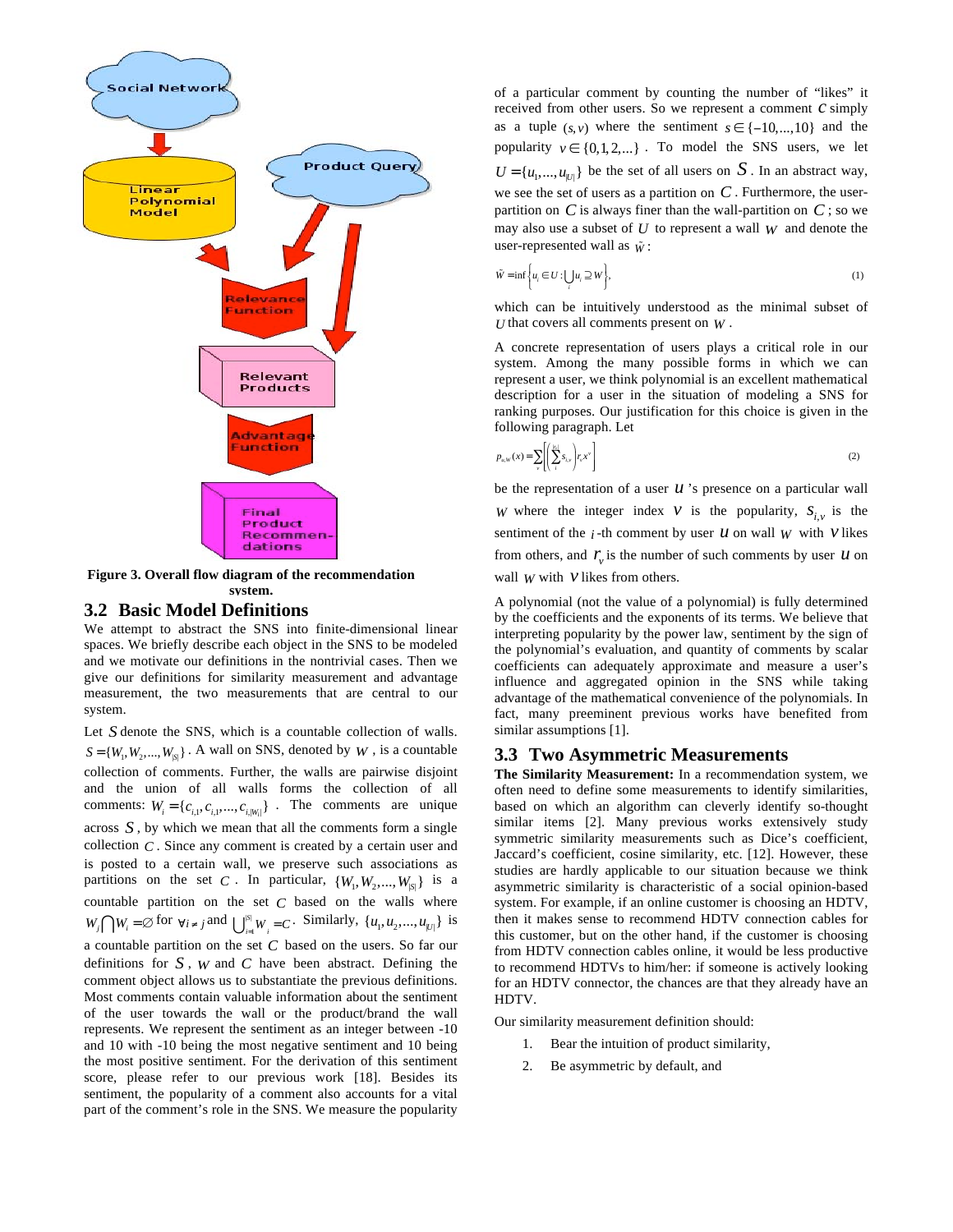3. Be mathematically convenient and reducible (because in the experiments, we would experience performance issues if not so).

Let  $P^m$  denote the vector space of all real polynomials with maximum degree *m* so that all the polynomials  $p_{\mu W}$  live in  $P^m$ .

Let  $\langle p, q \rangle = \int_0^a p q$  for  $\forall p, q \in P^m$  denote the conventional inner

product on  $P^{\infty}$  and  $P^m$ . We propose a similarity measurement based on our requirements:

$$
\langle \langle p, q \rangle \rangle = \frac{\langle p - q, p - q \rangle}{\exp(\langle q, q \rangle)} \text{ for } \forall p, q \in P^m,
$$
 (3)

where the numerator is the standard metric function for  $P^m$  and the denominator introduces asymmetry. We motivate the exponential asymmetry of the denominator in an example. Let us suppose that  $p$  is a user polynomial on  $W_A$  and  $q$  is a user polynomial on  $W_p$ . And suppose that  $q$  has some higher power terms with very positive coefficient, which makes  $\exp(\langle q, q \rangle)$  large while *p* is a polynomial with lower power terms and small coefficients and has a small  $exp(\langle p, p \rangle)$  . Now this example leads to a small  $\langle \langle p, q \rangle \rangle$  and a large  $\langle \langle q, p \rangle \rangle$ , which means that  $p$  is more similar to  $q$  than  $q$  is similar to  $p$ . This result coincides with our daily experience with dominant object and dominated object: e.g. people tend to think that Vietnam is more similar to China than China is to Vietnam. Also notice that adjusting the parameter  $a$  in the definition for  $\langle ., . \rangle$  allows us to weigh the exponents of the polynomial differently. Intuitively, the larger  $a$  is, the more weight we assign to higher power terms, i.e. comments with more likes. For positive  $a$ ,  $\langle \langle \cdot, \cdot \rangle \rangle$  is smaller if the

two polynomials are more similar.

It turns out that our definitions for the similarity measurement,  $\langle \langle \ldots \rangle \rangle$ , induces convenient properties, i.e. properties that can greatly reduce computational cost and make our largescale experiment feasible to carry out. The first property we derive for the similarity measurement is the countable additivity in the first slot of  $\langle\langle .,. \rangle\rangle$ 

Let  $a, b, c \in P^m$ ; then we have

$$
\langle \langle a+b,c \rangle \rangle = \frac{\langle a+b-c, a+b-c \rangle}{\exp(\langle c,c \rangle)}
$$
  
\n=
$$
\frac{\langle a-c, a+b-c \rangle + \langle b, a+b-c \rangle}{\exp(\langle c,c \rangle)}
$$
  
\n=
$$
\frac{\langle a-c, a-c \rangle + \langle a-c, b \rangle + \langle b, a \rangle + \langle b, b-c \rangle}{\exp(\langle c,c \rangle)}
$$
  
\n=
$$
\frac{\langle a-c, a-c \rangle + \langle a-c, b \rangle + \langle a, b \rangle + \langle c, b-c \rangle - \langle c, b-c \rangle + \langle b, b-c \rangle}{\exp(\langle c, c \rangle)}
$$
  
\n=
$$
\langle \langle a, c \rangle \rangle + \frac{\langle a-c, b \rangle + \langle a, b \rangle + \langle c, b \rangle - \langle c, c \rangle + \langle b-c, b-c \rangle}{\exp(\langle c, c \rangle)}
$$
  
\n=
$$
\langle \langle a, c \rangle \rangle + \frac{\langle a, b \rangle - \langle c, b \rangle + \langle a, b \rangle + \langle c, b \rangle - \langle c, c \rangle + \langle b-c, b-c \rangle}{\exp(\langle c, c \rangle)}
$$

$$
= \langle \langle a, c \rangle \rangle + \langle \langle b, c \rangle \rangle + \frac{2 \langle a, b \rangle - \langle 0 - c, 0 - c \rangle}{\exp(\langle c, c \rangle)}
$$
  

$$
= \langle \langle a, c \rangle \rangle + \langle \langle b, c \rangle \rangle + \langle \langle 0, c \rangle \rangle + \frac{2 \langle a, b \rangle}{\exp(\langle c, c \rangle)}.
$$
 (4)

Note that in the above derivation, we heavily rely on the properties of inner product  $\langle ... \rangle$  on  $P^m$ . Similarly for  $a, b, c, d \in P^m$ , we have:

$$
\langle \langle a+b+c,d \rangle \rangle = \langle \langle a,d \rangle \rangle + \langle \langle b,d \rangle \rangle + \langle \langle c,d \rangle \rangle + \langle \langle 0,d \rangle \rangle + \frac{\langle a,b+c \rangle + \langle b,c \rangle}{\exp(\langle d,d \rangle)}
$$
(5)

In fact, by the strong mathematical induction, for  $p_1, ..., p_N, q \in P^m$ , we have:

$$
\left\langle \left\langle \sum_{i=1}^{N} p_i, q \right\rangle \right\rangle = \sum_{i=1}^{N} \left\langle \left\langle p_i, q \right\rangle \right\rangle + \left\langle \left\langle 0, q \right\rangle \right\rangle + \frac{\sum_{i=1}^{N-1} \left\langle p_i, \sum_{j=i+1}^{N} p_j \right\rangle}{\exp \left\langle q, q \right\rangle}. \tag{6}
$$

An important and immediate implication of the above formula is that if  $p_1, \ldots, p_N$  form a subset of an orthogonal basis for  $P^m$ , then the last term on the RHS vanishes due to orthogonality. Further, since the summation on the LHS is inside the  $\langle \langle ... \rangle \rangle$  operator, we can let  $_{(o_1,...,o_m)}$  be an orthogonal basis that spans  $P^m$  such that  $\langle o_i, o_j \rangle = 0$  for  $\forall i \neq j$  and  $\sum_{i=1}^{m} o_i$  $\sum_{i=1}^{m}$   $o_i = \sum_{i=1}^{N} p_i$  $\sum_{i=1}^{N} p_i$ . It follows then:  $\sum_{i=1}^{\infty} p_i$  $\langle \langle \sum_{i=1}^N p_i, q \rangle \rangle = \langle \langle \langle \sum_{i=1}^m o_i \rangle \rangle$  $\left\langle \sum_{i=1}^m \overline{O}_i, q \right\rangle$  =  $\sum_{i=1}^m \left\langle \left\langle \overline{O}_i, \overline{q} \right\rangle \right\rangle$  $\sum^m_{i=1} \langle \langle o_i, q \rangle \rangle + \langle \langle 0, q \rangle \rangle +$  $o_i, \sum_{j=i+1} 0_j$  $\sum_{i=1}^{m-1}\Biggl\langle o_i,\sum_{j=i+1}^m\Biggr\rangle$ *m*−1 ∑  $\exp \bigl( \langle q,q \rangle \bigr)$  $\sum_{i=1}^k p_i$  $\left\langle \sum_{i=1}^N p_i, q \right\rangle \Bigg\rangle = \sum_{i=1}^m \Big\langle \Big\langle o_i, q \Big\rangle$  $\sum_{i=1}^{m} \langle \langle o_i, q \rangle \rangle + \langle \langle 0, q \rangle \rangle.$  (7)

Further, for each  $i$ , we construct an orthogonal basis  $(p_i, o_{i,1},..., o_{i,m-1})$  that spans *P<sup>m</sup>*. This allows us to rewrite the firstslot additivity:

$$
\left\langle \left\langle \sum_{i=1}^{N} p_i, q \right\rangle \right\rangle = \sum_{i=1}^{N} \left\langle \left\langle p_i, q \right\rangle \right\rangle + \left\langle \left\langle 0, q \right\rangle \right\rangle + \frac{\sum_{i=1}^{N-1} \left\langle p_i, c_{i,0} p_i + \sum_{j=1}^{m-1} c_{i,j} o_{i,j} \right\rangle}{\exp(\left\langle q, q \right\rangle)}
$$

$$
= \sum_{i=1}^{N} \left\langle \left\langle p_i, q \right\rangle \right\rangle + \left\langle \left\langle 0, q \right\rangle \right\rangle + \frac{\sum_{i=1}^{N-1} \left\langle p_i, c_{i,0} p_i \right\rangle}{\exp(\left\langle q, q \right\rangle)}
$$

$$
= \sum_{i=1}^{N} \left\langle \left\langle p_i, q \right\rangle \right\rangle + \left\langle \left\langle 0, q \right\rangle \right\rangle + \frac{\sum_{i=1}^{N-1} c_{i,0} \left\langle p_i, p_i \right\rangle}{\exp(\left\langle q, q \right\rangle)}, \tag{8}
$$

where the  $c_{i,j}$ 's are the coefficients when we write  $\sum_{j=i+1}^{N} p_j$  $\sum_{j=1}^{N} p_j$  as a

linear combination of the orthogonal basis  $(p_i, o_{i,1},..., o_{i,m-1})$ .

Now we show that construction of such orthogonal bases is always possible as long as *P<sup>m</sup>* is finite dimensional. Let *B* be the list  $(x^0, x^1, x^2, ..., x^m)$ . Clearly *B* is a basis for *P*<sup>*m*</sup>. Now for any  $p_i$ , let *n* be the smallest number such that  $p_i$ 's *n* -th power term has a non-zero coefficient. Then we construct a list  $B' = \left(x^0, \ldots, x^{n-1}, p_i, x^{n+1}, \ldots, x^m\right)$ . Clearly *B*' is also a basis for  $P^m$ . Then it follows from the Gram-Schmidt process that an orthogonal basis  $(p_i, o_{i,1},..., o_{i,m-1})$  can always be constructed from  $B'$ .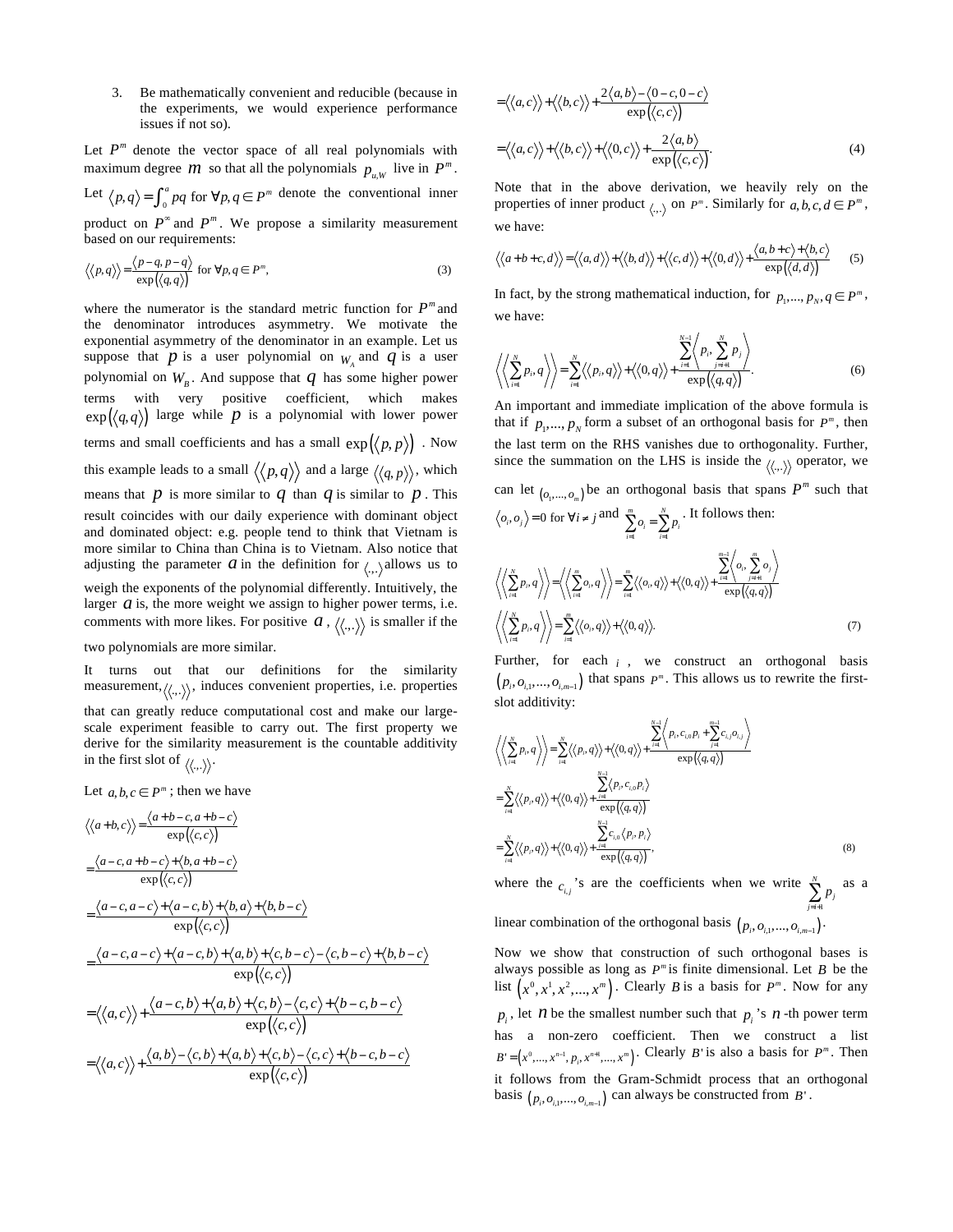A special case for first slot additivity leads us to the second property: integer multiplication in the first slot. Note that for the purpose of our model, integer multiplication is sufficient since all the coefficients and exponents in the polynomials are integers by our definition. For  $p, q \in P^m$  and  $n = 2, 3, ...$ , we have:

$$
\langle \langle np, q \rangle \rangle = n \langle \langle p, q \rangle \rangle + \langle \langle 0, q \rangle \rangle + \sum_{i=1}^{n-1} \langle p, (n-i) p \rangle
$$
  
\n
$$
= n \langle \langle p, q \rangle \rangle + \langle \langle 0, q \rangle \rangle + \sum_{i=1}^{n-1} (n-i) \langle p, p \rangle
$$
  
\n
$$
= n \langle \langle p, q \rangle \rangle + \langle \langle 0, q \rangle \rangle + \frac{\langle p, p \rangle \left( \sum_{i=1}^{n-1} n - \sum_{i=1}^{n-1} i \right)}{\exp(\langle q, q \rangle)}
$$
  
\n
$$
= n \langle \langle p, q \rangle \rangle + \langle \langle 0, q \rangle \rangle + \frac{\langle p, p \rangle \left( \sum_{i=1}^{n-1} n - \sum_{i=1}^{n-1} i \right)}{\exp(\langle q, q \rangle)}
$$
  
\n
$$
= n \langle \langle p, q \rangle \rangle + \langle \langle 0, q \rangle \rangle + \frac{\langle p + q - q, p + q - q \rangle \left( \frac{n(n-1)}{2} \right)}{\exp(\langle q, q \rangle)}
$$
  
\n
$$
= n \langle \langle p, q \rangle \rangle + \langle \langle 0, q \rangle \rangle + \frac{\langle p + q - q, p + q - q \rangle \left( \frac{n(n-1)}{2} \right)}{\exp(\langle q, q \rangle)}
$$
  
\n
$$
= n \langle \langle p, q \rangle \rangle + \langle \langle 0, q \rangle \rangle + \frac{\left( \frac{n^2 - n}{2} \right) \langle \langle p + q, q \rangle \rangle}{\left( \frac{n^2 - n}{2} \right) \langle \langle p, q \rangle \rangle + \langle \langle q, q \rangle \rangle + \frac{2 \langle p, q \rangle}{\exp(\langle q, q \rangle)} - \langle \langle 0, q \rangle \rangle \rangle,
$$
  
\nwhere we note that  $\langle p, q \rangle \rangle + \langle q, q \rangle \rangle = n$ 

where we note that  $\langle \langle q, q \rangle \rangle = 0$  for  $\forall q \in P$ 

$$
= \left(\frac{n^2+n}{2}\right) \langle\langle p,q\rangle\rangle - \left(\frac{n^2-n-2}{2}\right) \langle\langle 0,q\rangle\rangle + \left(n^2-n\right) \frac{\langle p,q\rangle}{\exp(\langle q,q\rangle)}.
$$
 (10)

, (9)

Integer multiplication in the first slot enables us an alternative reduction for  $(0)$ :

$$
\left\langle \left\langle \sum_{i=1}^{N} p_i, q \right\rangle \right\rangle = \left\langle \left\langle \sum_{i=1}^{m} a_i x^i, q \right\rangle \right\rangle = \sum_{i=1}^{m} \left\langle \left\langle a_i x^i, q \right\rangle \right\rangle + \left\langle \left\langle 0, q \right\rangle \right\rangle + \frac{\sum_{i=1}^{m-1} \left\langle a_i x^i, \sum_{j=1}^{m-1} a_j x^j \right\rangle}{\exp \left\langle \left\langle q, q \right\rangle \right\rangle},\tag{11}
$$

where  $a_i$ 's are all integers by our assumption. And this form can be further reduced by our formula for integer multiplication in the first slot. This reduction by integer multiplication has the same time complexity as the reduction by constructing orthogonal bases in terms of the number of times when numeric integrals are evaluated.

We can also derive the second slot additivity; however, the additivity for the second slot for  $\langle\langle ...\rangle\rangle$  is hardly reducible and does not benefit us in an immediate way. Thus, we do not include

that part here.

**The Advantage Measurement:** Unlike a classification task, a recommendation system not only needs a similarity measurement, but it also requires an advantage measurement, a measurement by which it can rank the identified similar items. Ideally according to the advantage measurement, an item should get a positive/negative measurement if it has an advantage/disadvantage over another item, based on related social opinions. In order to give productive recommendations, we first need to understand the customers, to understand why customers are looking for certain products online. In fact, field experiments show that a large portion of online customers shop online because they are unhappy

with a current product and are looking for an alternative [6]. For example, if a customer is unhappy with her Dell laptop and is looking for a replacement from Apple, then it makes little sense to recommend Dell products, even though, Dell is identified as similar enough to Apple, which would make Dell recommendable if we only considered relevance in our system. Brand loyalty is another aspect where advantage measurement comes into play. For example, it is almost counter-productive to recommend Nikon products to a loyal Canon camera customer, although Nikon and Canon are probably very close to each other in the sense of similarity.

However, it is not easy to identify things like an unhappy Dell user or the average loyalty level among Canon users, etc. from a swamp of social opinions. We think that understanding the highlevel meanings of user-generated conversations on the SNS is key to establishing an advantage measurement that can handle described situations. We define the advantage measurement function  $\langle |, .| \rangle$  as  $\langle |p, q| \rangle = \int_0^a p^* \cdot q^{-}$  $\int_0^a p^* \cdot q^- - q^* \cdot p^-$  for  $\forall p, q \in P^m$  where  $p^+ = \max(0, p)$  and  $p^- = -\min(0, p) \cdot \langle p, q \rangle$  can be interpreted as " $p$ 's advantage over  $q$ ". For example, let us suppose that  $p$  and *q* are the polynomials of a same user on two different walls and the user leaves more positive comments on the  $p$ -wall than she does for the *q* -wall. Then as a result, *p*<sup>+</sup> ⋅ *q*<sup>−</sup> becomes greater than  $q^{\dagger} \cdot p^{\dagger}$  and therefore  $\langle |p, q| \rangle$  evaluates to be positive, which is understood as  $p$ -wall' s advantage over  $q$ -wall in this user's opinion. In fact, in our application the two arguments of  $\lim_{n \to \infty}$  are always going to be the two user polynomials for the same user on two different walls, although its definition we give is more general.

Here we try to investigate arithmetic properties of  $\langle |, .| \rangle$ . First, the commutative property is obvious:  $\langle p, q \rangle = - \langle q, p \rangle$  for  $\forall p, q \in P^m$ 

However, there is little that we can induce for additivity in the first slot due to the inconvenient fact that  $(p+q)^{+} = p^{+} + q^{+} + (p^{+} - q^{-})^{+} + (q^{+} - p^{-})^{+}$ Fortunately, in the application and experiments we show that we do not need nice additivity properties for reducing the computational cost, as much we do need for the  $\langle \langle ., . \rangle \rangle$  operator.

#### **3.4 Modeling Product Relevance**

Suppose we have two products *A* and *B* ; and each corresponds to only one wall ( $W_A$  and  $W_B$  respectively) on the social network. Then we calculate their relevance  $R(\tilde{w}_A, \tilde{w}_B)$  by:

$$
\mathcal{R}\left(\tilde{W}_A, \tilde{W}_B\right) = \sum_{i=1}^{|\tilde{W}_A|} \sum_{j=1}^{|\tilde{W}_B|} \left\langle \left\langle p_{i, W_A}, q_{j, W_B} \right\rangle \right\rangle, \text{ where } p_i \in \tilde{W}_A \text{ and } q_i \in \tilde{W}_B. \tag{12}
$$

However, computing the relevance in the above definition is very costly due to the huge SNS and the integral-based definition for  $\langle\langle .,.\rangle\rangle$ . Now we show how to simplify the computation.

For a fixed  $j$ , consider the sum  $\sum_{i=1}^{|\tilde{W}_A|} \langle \langle p_{i,w_A}, q_{j,w_B} \rangle$  $\sum_{\mathcal{N}\in\mathcal{N}}^{|\tilde{W}_A|}\big\langle \big\langle p_{_{i,W_A}}, q_{_{j,W_B}}\big\rangle\big\rangle.$  It follows from section 3.3 that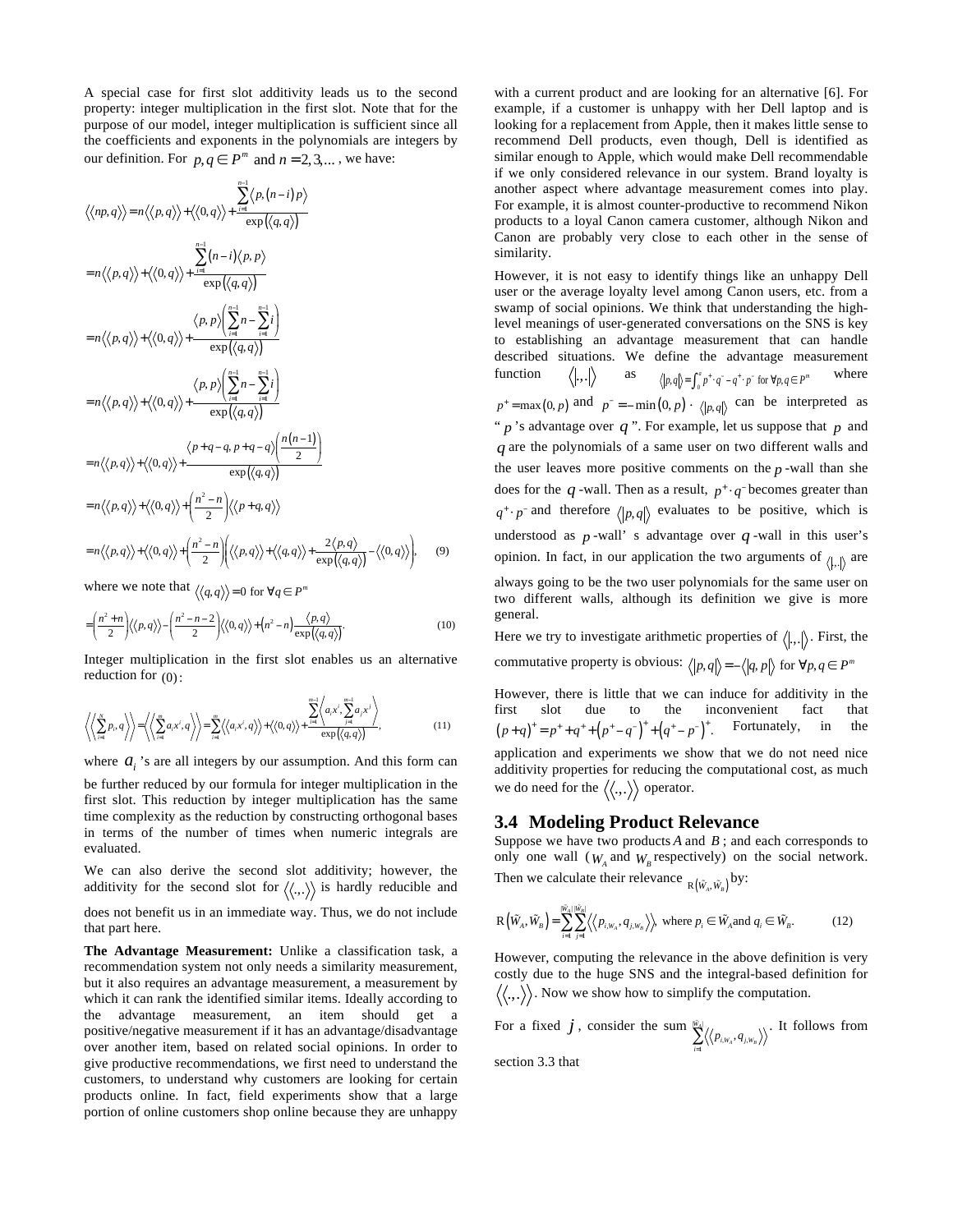$$
\sum_{i=1}^{|\tilde{W}_A|} \langle \langle p_{i, W_A}, q_{j, W_B} \rangle \rangle = \langle \langle \sum_{i=1}^{|\tilde{W}_A|} p_i, q_j \rangle \rangle - \langle \langle 0, q_j \rangle \rangle - \frac{\sum_{i=1}^{|\tilde{W}_A|} c_{i,0} \langle p_i, p_i \rangle}{\exp(\langle q_j, q_j \rangle)} \tag{13}
$$

Then we can rewrite:

$$
R(\tilde{W}_A, \tilde{W}_B) = \sum_{j=1}^{|\tilde{W}_B|} \left( \left\langle \left\langle \sum_{i=1}^{|\tilde{W}_A|} P_i, q_j \right\rangle \right\rangle - \left\langle \langle 0, q_j \rangle \right\rangle - \frac{\sum_{i=1}^{|\tilde{W}_A|} \left\langle \langle p_i, p_i \rangle \right\rangle}{\exp(\langle q_i, q_j \rangle)} \right)
$$
  
\n
$$
= \sum_{j=1}^{|\tilde{W}_B|} \left\langle \left\langle \sum_{i=1}^{|\tilde{W}_A|} P_i, q_j \right\rangle \right\rangle - \sum_{j=1}^{|\tilde{W}_B|} \left\langle \langle 0, q_j \rangle \right\rangle - \sum_{j=1}^{|\tilde{W}_B|} \left\langle \sum_{i=1}^{|\tilde{W}_A|} C_{i,0} \langle p_i, p_i \rangle \right\rangle
$$
  
\n
$$
= \sum_{j=1}^{|\tilde{W}_B|} \left\langle \left\langle \sum_{i=1}^{|\tilde{W}_A|} P_i, q_j \right\rangle \right\rangle - \sum_{j=1}^{|\tilde{W}_B|} \left\langle \langle 0, q_j \rangle \right\rangle - \left\langle \sum_{i=1}^{|\tilde{W}_A|} C_{i,0} \langle p_i, p_i \rangle \right\rangle \left\langle \sum_{j=1}^{|\tilde{W}_B|} \frac{1}{\exp(\langle q_j, q_j \rangle)} \right\rangle \right).
$$
(14)

The above expression reduces the computational cost of  $R(\tilde{W}_A, \tilde{W}_B)$ from  $O(|\tilde{W}_A||\tilde{W}_B|)$  to  $O(|\tilde{W}_A|+|\tilde{W}_B|)$  in terms of the times when numeric integration is performed. In order to apply this linear running time formula for calculating  $_{R}(\tilde{W}_A, \tilde{W}_B)$ , we do need additional precalculation for each  $c_{i,0}$  and  $\langle p_i, p_i \rangle$ , for which we first need to construct an orthogonal basis for each  $p_i$ . Fortunately all such pre-calculation is linear in running time.

#### **3.5 Modeling Product Advantage**

Continuing our running example from previous section 3.4, we measure the advantage of product  $\vec{A}$  over product  $\vec{B}$  by the following:

$$
A(\tilde{W}_A, \tilde{W}_B) = \sum_{i=1}^{|\tilde{W}_{AB}|} \langle |p_{i, W_A}, p_{i, W_B}|\rangle, \text{ where } \tilde{W}_{AB} = \tilde{W}_A \cap \tilde{W}_B \text{ and } p_i \in \tilde{W}_{AB}. \quad (15)
$$

Intuitively, this advantage function formula means the summation of their common users' opinions on the two comparing walls. Due to  $|\tilde{W}_{AB}| \ll |\tilde{W}_A \cup \tilde{W}_B|$  in practice, the calculation of this advantage

function is much faster than that of the relevance function. Finally, we take a weighted average of  $_R(\tilde{W}_A, \tilde{W}_B)$  and  $A(\tilde{W}_A, \tilde{W}_B)$  to achieve

our final score, which we call "AdvR" in our experiments. Note: we have to reversely re-assign scores for  $R(\tilde{W}_A, \tilde{W}_B)$  because in the

original definition, smaller  $\langle \langle , \rangle \rangle$  means higher relevance.

#### **4. EXPERIMENTS**

In this section, we first present a detailed description of our experiments, which includes the dataset used and evaluation methods. Then, we analyze the performance results. Finally, we present two case studies that validates our intuition and real-life experience regarding what products should be recommended for a given product.

#### **4.1 The Datasets**

The FB-8000 is a large replication of Facebook's public wall data. Specifically, FB-8000 contains 8094 Facebook public walls, of which almost all are the most popular and active public walls on Facebook and all are synchronized with Facebook within realtime latency. FB-8000 also contains over 196 million unique users, over 360 million unique comments, and over 1.83 billion unique "likes".



**Figure 4. MRR-IA scores for three methods.**



**Figure 5. NDCG-IA scores for three methods.**

The AMZN-900 is a replication for the products for sale via Amazon.com and their associated RRN. AMZN-900 contains 914 different products, over 330 thousand unique reviewers, and over 510 thousand unique reviews and ratings. This dataset represents the traditional structure, from which product recommendations are made. We use AMZN-900 for comparison in the first case study.

The LNKD-2000 is a replication of the company public profiles on LinkedIn network. LNKD contains 571 company profiles, over 1.5 million unique user profiles, over 3.1 million unique comments and over 1.1 million unique "likes". Clearly, LNKD-2000 does not fit into product ranking. However, we include this dataset to show how well our ranking approach can be generalized to other domains.

For each of the three datasets, we perform basic spam user filtering by excluding the users and their content if a user makes a large amount of comments with identical contents.

#### **4.2 Results and Analysis**

Since our recommendation system considers more feature dimensions than just relevance, we regard these features as diversification on top of the relevance ranking. Therefore, we use NDCG-IA (intent-aware normalized discounted cumulative gain) and MRR-IA (intent-aware mean reciprocal rank) as the evaluation metrics, which are proposed by [20], [21], and [22], and illustrated by [19].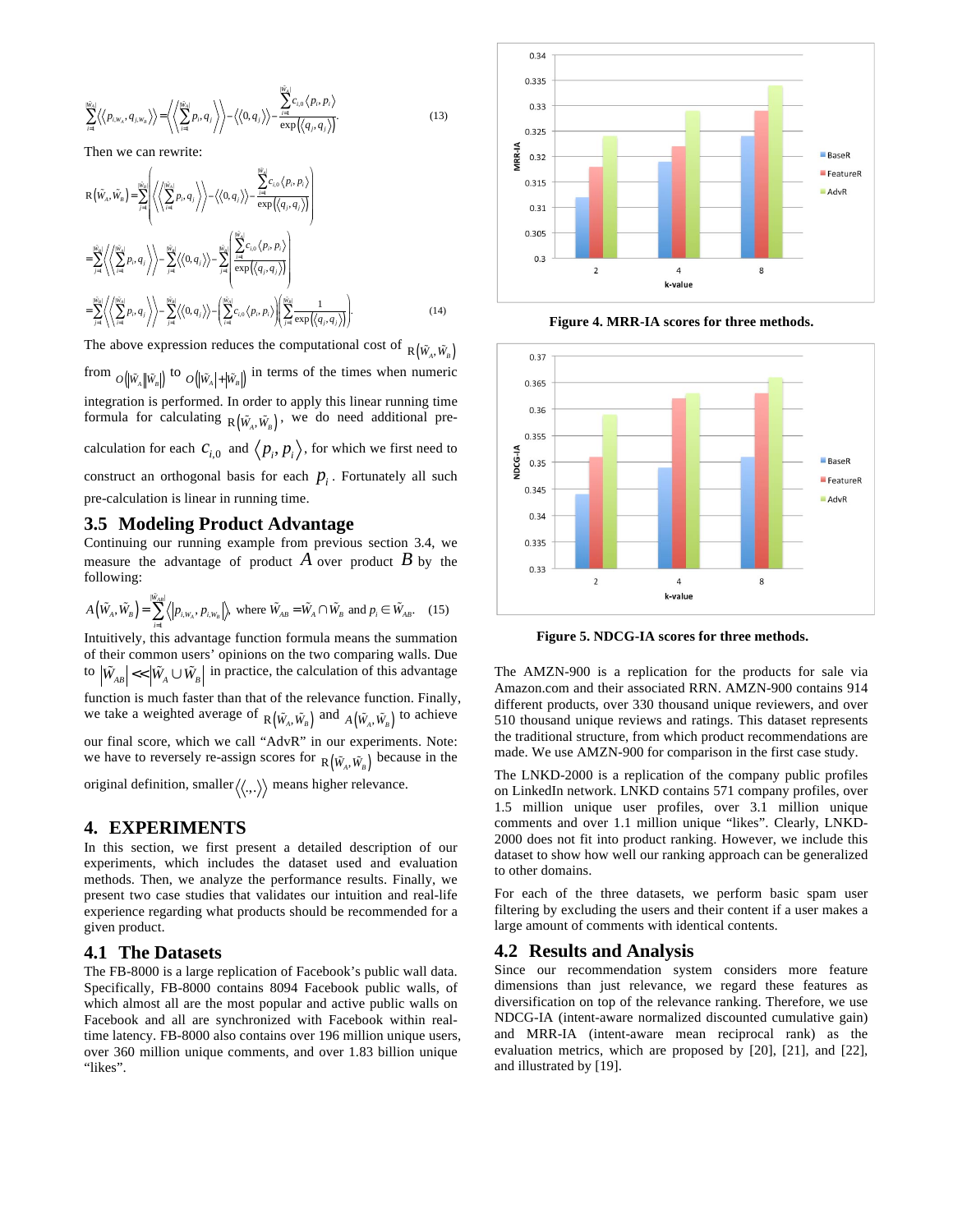

**Figure 6. Top 20 recommendations for Amazon Kindle.**



**Figure 7. Breadth-first expansion on Barnes & Noble for more recommendations for Amazon Kindle.**

Outside the proposed system, we include two more methods in our experiments: baseline relevance rank, and feature rank from **.** our previous work [15]. Our baseline relevance is simply the rank of products in the descending order of relevance without considering any user sentiment or user opinion, where relevance is quantified as:  $_{\text{BaseR}} \left( \tilde{W}_A, \tilde{W} \right)$  $\big(\tilde{\hat{W}}_A, \tilde{\hat{W}}_B$  $(\tilde{W}_A, \tilde{W}_B) = |\tilde{W}_A \cap \tilde{W}_B|$ , where *A* is the fixed

product, the product whose relevant items, represented as *B* 's, are to be recommended. Conceptually, BaseR is simply the descending order of the number of common Facebook users. In Figure 4 and Figure 5, we plot the performance of the three methods for three different k-values. The baseline relevance is labeled as "BaseR"; the proposed method is labeled as "AdvR"; and the feature rank is labeled as "FeatureR". It is clear from both Figure 4 and Figure 5 that MRR-IA scores and NDCG-IA scores increase as k-value increases for all three methods. Feature ranking gives a significant gain in both scores over the baseline relevance and the proposed method is comparable with the feature rank. Note that the results for feature rank (and therefore the comparing results in Figure 4 and Figure 5) are produced based on AMZN-900 dataset, which is a RRN with structured information.

This means that using external SSN like Facebook, our proposed recommendations can perform comparably with a state-of-the-art ranking system that uses well-structured RRN information.

#### **4.3 Case Studies**

Our first case study shows how the recommendations really look when we apply our method to a particular product in the FB-8000 dataset. We choose the Amazon Kindle as our focal product. We visualize its top-20 recommendations in Figure 6. In Figure 6, Amazon Kindle is centralized as a dot with 20 connecting edges to 20 recommended products. The number on each edge and the thickness of each edge represent a normalized combination of relevance score and advantage score. The color scheme for each recommended product is assigned randomly but the size of its circle is determined by the statistical confidence in recommending it. On the recommendation list, we note that many items on the list are highly relevant to the focal product and most of them, such as Amazon MP3, receive generally positive opinions from the public (and a sizeable volume of such comments which results in its high statistical confidence) while the not-so-successful similar products, such as the HP TouchPad, are not found on the list.

For expanding the list beyond the top 20, we develop so-called "breadth-first" expansion instead of going further down Amazon Kindle's list for the next 20-40 items. For example, when we run our recommendation system on "Barnes & Noble", one of Kindle's recommendation, we get interesting and relevant results as shown in Figure 7. This concept of "breadth-first" expansion is useful and remediate in practice. For example, the product NOOK, highly relevant and competitive to Kindle, is successfully reached by the breadth-first expansion on "Barnes & Noble"; NOOK would not otherwise show on the list even in the top 40 recommendations for Kindle (we believe that the main reason NOOK fails to earn a high spot on Kindle's list is because of Kindle fans' "loyalty effect" acting strongly on the advantage score, which is the dominant score in our ranking scheme after relevant products are identified).

**Table 2. Top Career Recommendations from LinkedIn.**

| <b>Top 5 Career Recommendations for IBM</b>     |                    |                  |                  |  |
|-------------------------------------------------|--------------------|------------------|------------------|--|
| Company                                         | Field              | <b>Relevance</b> | <b>Advantage</b> |  |
| <b>BT</b>                                       | IT                 | 50               | 82               |  |
| Nielson                                         | Measurement        | 48               | 74               |  |
| <b>Standard Chartered</b>                       | Finance            | 40               | 75               |  |
| Booz Allen<br>Hamilton                          | Consulting         | 33               | 66               |  |
| <b>State Farm</b>                               | Insurance          | 31               | 58               |  |
| <b>Top 5 Career Recommendations for ESPN</b>    |                    |                  |                  |  |
| <b>Hertz</b>                                    | Car Rental         | 28               | 55               |  |
| <b>CBRE</b>                                     | <b>Real Estate</b> | 32               | 41               |  |
| Oracle                                          | IT                 | 29               | 30               |  |
| Northern Trust                                  | Finance            | 18               | 31               |  |
| Marsh                                           | Insurance          | 16               | 31               |  |
| <b>Top 5 Career Recommendations for Groupon</b> |                    |                  |                  |  |
| <b>Novartis</b>                                 | Pharmaceutical     | 45               | 66               |  |
| Gap                                             | Retail             | 44               | 59               |  |
| <b>MSNBC</b>                                    | Media              | 32               | 50               |  |
| Capgemini                                       | Consulting         | 27               | 52               |  |
| <b>GSK</b>                                      | Pharmaceutical     | 29               | 41               |  |